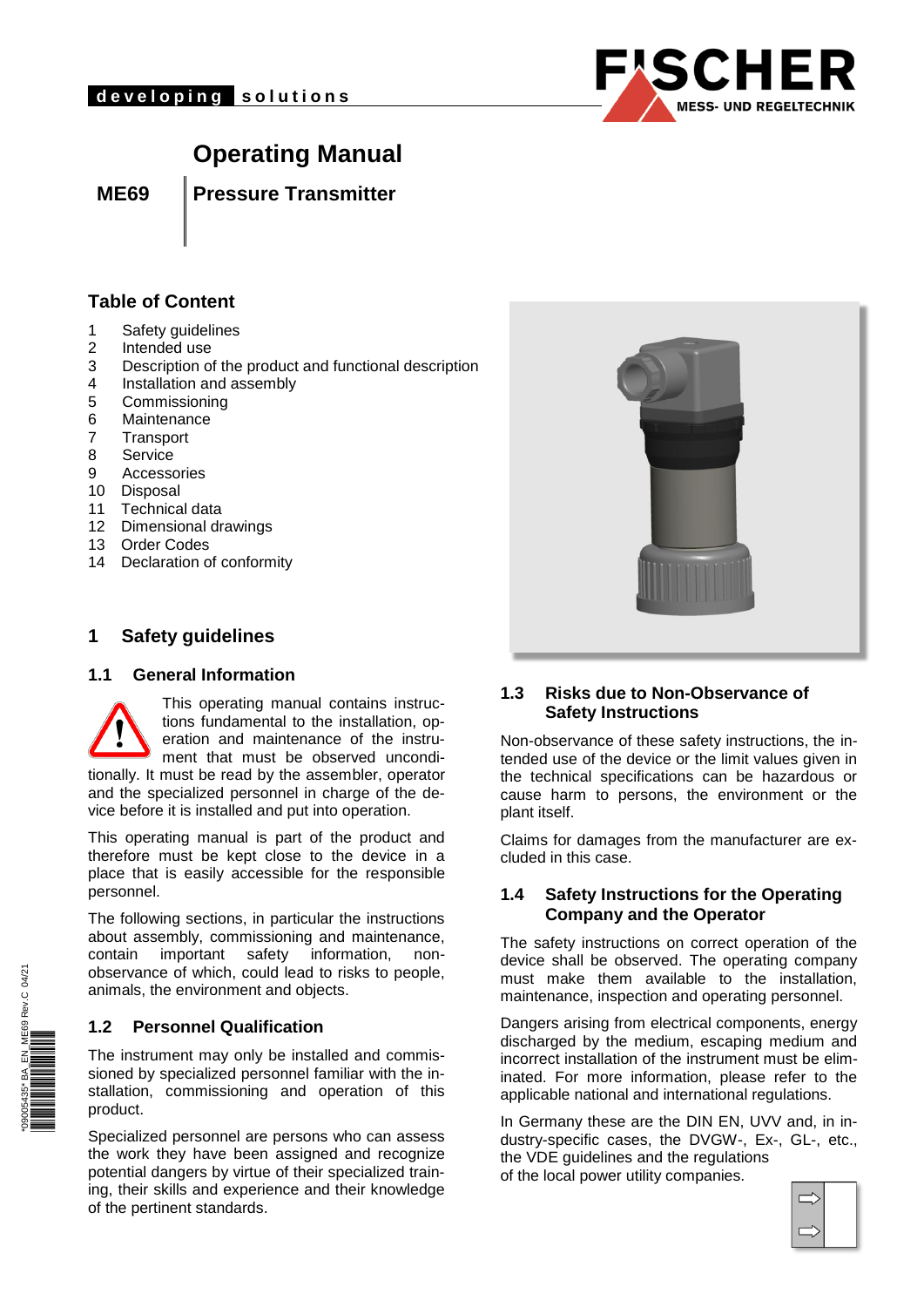

### **1.5 Unauthorised Modification**

Modifications of or other technical alterations to the instrument by the customer are not permitted. This also applies to replacement parts. Any modifications / alterations required shall be carried out by Fischer Mess- und Regeltechnik GmbH only.

#### **1.6 Inadmissible Modes of Operation**

The operational safety of this device can only be guaranteed if it is used as intended. The device model must be suitable for the medium used in the system. The limit values given in the technical data may not be exceeded.

#### **1.7 Safe working practices for maintenance and installation work**

The safety instructions given in this operating manual, any nationally applicable regulations on accident prevention and any of the operating company's internal work, operating and safety guidelines must be observed.

The operating company is responsible for ensuring that all required maintenance, inspection and installation work is carried out by qualified specialized personnel.

#### **1.8 Explanation of the symbols**

#### WARNING!

… indicates a potentially dangerous situation, non-observance of which could endanger persons, animals, the environment or objects.

#### **2 Intended use**

The pressure transmitter ME69 is used for overpressure measurements of acidic or alkali media that are compatible with the materials listed in the technical data. If in doubt, compatibility with the media must be tested for the specific application.

## **3 Description of the product and functional description**

#### **3.1 Function diagram**



#### **3.2 Design and mode of operation**

The pressure to be measured acts directly on a ceramic membrane, thus deforming it. This alters the output signal of the DMS bridge on the rear of the ceramic membrane. Electronics integrated into the device convert these bridge signals into standardized electrical signals 4...20mA or 0-10 VDC um.

#### **4 Installation and assembly**

A standard, the pressure transmitter is designed for mounting to pipes (flange/union nut). The union nut is part of the pressure transmitter.

#### **4.1 Process connection**

- By authorized and qualified specialized personnel only.
- The connection must be effected for the intended mechanical process connection only.
- Isolate the pipes before connecting the instrument.
- Do not install the device if there are standing water columns, and take appropriate steps to protect it from pressure surges.
- Use only with media suitable for operation.
- Observe the maximum pressure.
- Check that the pressure connections do not leak before commissioning.

All supply lines are arranged so that there are no mechanical forces acting on the device.

The pressure sensing lines must be installed on an incline so that no condensation pools can form.

The pressure sensing lines need to be kept as short as possible and installed without sharp bends to avoid interfering delay times.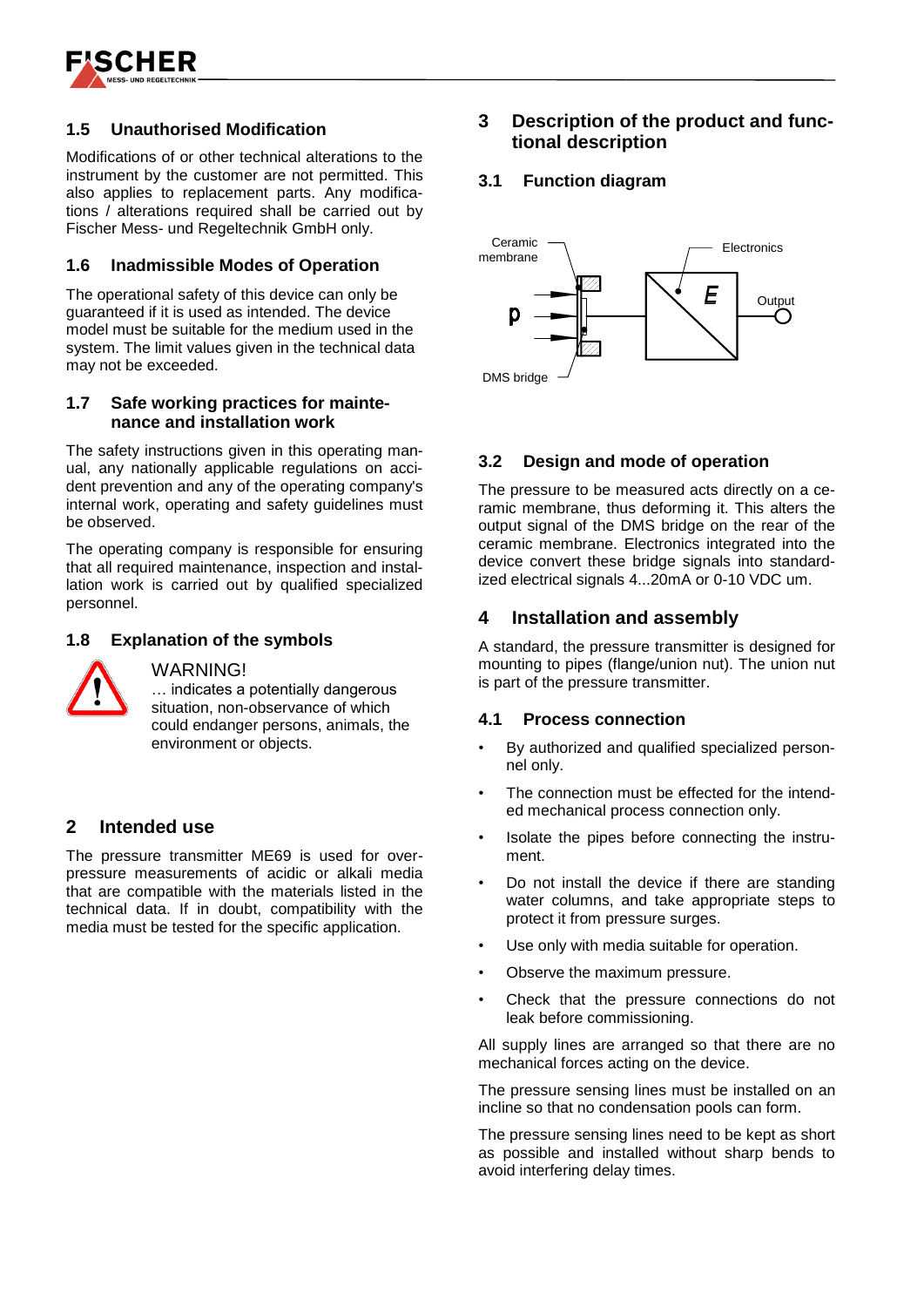

### **4.2 Electronic connection**

- By authorized and qualified specialized personnel only.
- The electrical connection of the device shall be performed according to relevant VDE and local electricity board regulations.
- Disconnect the system from the mains before connecting the device.
- Add a fuse adapted to the energy requirements.

#### **4.3 Connection diagram**

#### **4.3.1 2 wire (code B)**



**4.3.2 3 wire (code C)** 



### **5 Commissioning**

All electrical supply, operating and measuring lines and the pressure connections must have been correctly installed before commissioning.

#### **6 Maintenance**

The device is maintenance-free.

We recommend regular inspections to guarantee reliable operation and a long life cycle, such as:

- Checking the function in combination with downstream components.
- Checking the leak-tightness of the pressure connection lines.
- Checking the electrical connections.

The exact test cycles are adapted to the operating and ambient conditions. The operating manuals of any other connected device components shall also be observed.

## **7 Transport**

The device must not be exposed to mechanical shocks. It shall be transported only in packaging specifically intended for transport.

### **8 Service**

All damaged or faulty devices shall be directly sent to our repair department. Please coordinate the return of any device with our sales department.

Process media residues in and on dismantled instruments can be a hazard to people, animals and the environment. Take adequate preventive measures. If required the devices shall be thoroughly cleaned.

#### **9 Accessories**

n/a

## **10 Disposal**

For the sake of the environment ....



Please help to protect our environment and dispose of or recycle used devices as required by the applicable regulations.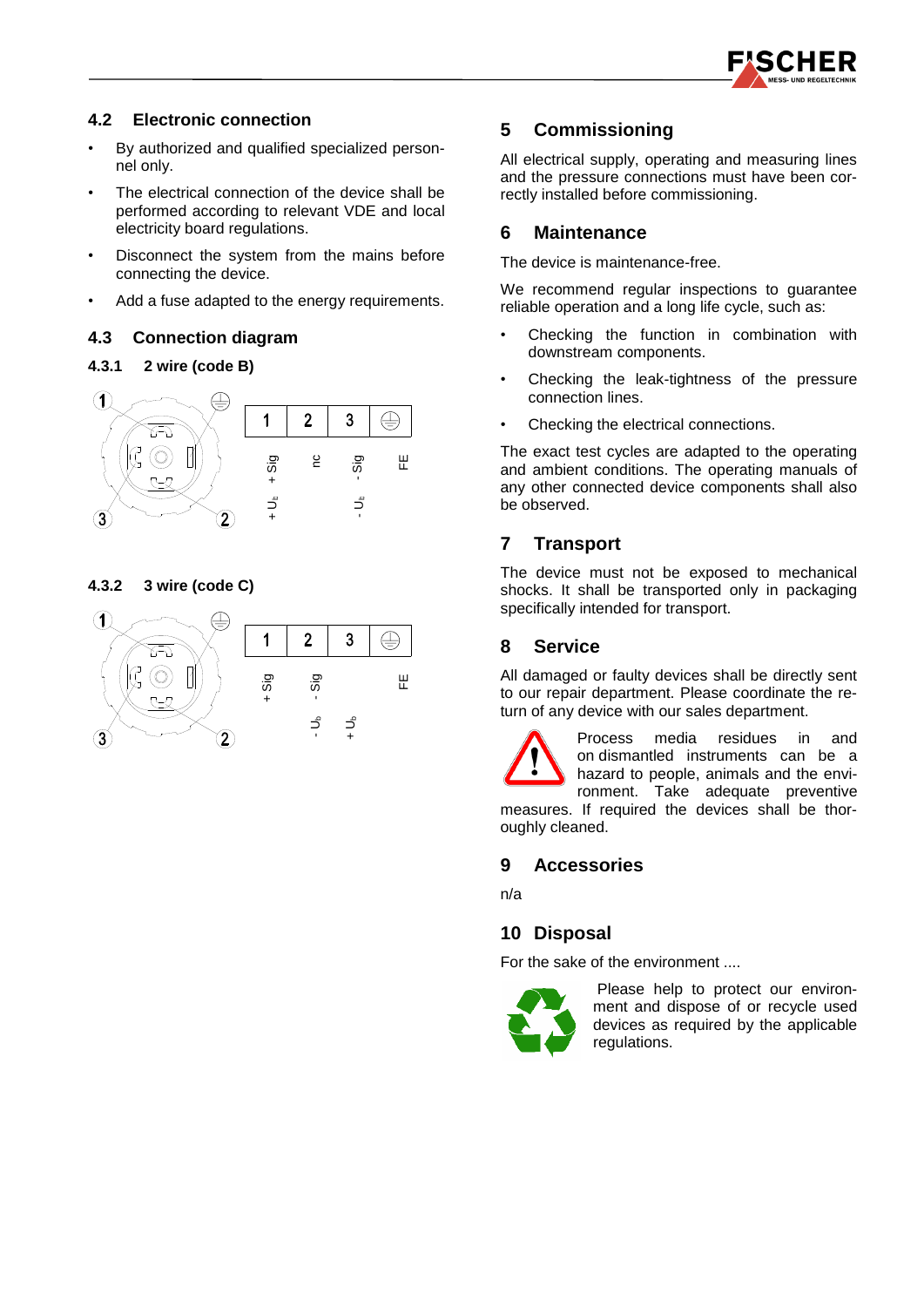

# **11 Technical data**

| Measuring range in bar          | $0 - 1.6$ | $0 - 2,5$ | ገ-4 | 0-6 | ი-10 |
|---------------------------------|-----------|-----------|-----|-----|------|
| Overload pressure safety in bar |           |           |     |     |      |

|                                           | <b>General points</b>                                                                                     |                                                                    |  |  |  |  |
|-------------------------------------------|-----------------------------------------------------------------------------------------------------------|--------------------------------------------------------------------|--|--|--|--|
| Linearity                                 | < 1% of the measuring range                                                                               |                                                                    |  |  |  |  |
| <b>Hysteresis</b>                         | < 0.5% of the measuring range                                                                             |                                                                    |  |  |  |  |
| Admissible ambient temperature            | $0^\circ$ to $60^\circ$ C                                                                                 |                                                                    |  |  |  |  |
| Permissible medium temperature            | $0^\circ$ to $60^\circ$ C                                                                                 |                                                                    |  |  |  |  |
| Pressure connection                       | Flange union nut G1" plastic                                                                              |                                                                    |  |  |  |  |
| Electrical connection                     |                                                                                                           | Standard plug DIN EN 175 301-803-A                                 |  |  |  |  |
| Type of protection                        | IP 65 as per DIN EN 60 529                                                                                |                                                                    |  |  |  |  |
|                                           | <b>Material</b>                                                                                           |                                                                    |  |  |  |  |
| <b>Materials</b><br>in contact with media | PP-plastic<br>Ceramic 96% Al <sub>2</sub> O <sub>3</sub><br>Parylene coated<br>Seal: Viton <sup>®</sup> B |                                                                    |  |  |  |  |
| Casing                                    | PP-plastic                                                                                                |                                                                    |  |  |  |  |
|                                           | <b>Electrical data</b>                                                                                    |                                                                    |  |  |  |  |
| Nominal voltage                           | 24 V DC                                                                                                   |                                                                    |  |  |  |  |
| Operating voltage                         | 630 V DC                                                                                                  | 12.30 V DC                                                         |  |  |  |  |
| Electrical connection type                | Two-wire                                                                                                  | Three-wire                                                         |  |  |  |  |
| Output signal                             | 4 - 20 m A                                                                                                | 0-10 V DC                                                          |  |  |  |  |
| Apparent ohmic resistance                 | $(U_B-6 V) / 0.02 A$                                                                                      | $U_{\rm B}$ $<$ 14 V<br>$10k\Omega$<br>$2 k\Omega$<br>$U_B > 14$ V |  |  |  |  |
| Voltage/current limit                     | ca. 26 mA                                                                                                 | approx. 12 V DC                                                    |  |  |  |  |
| Temperature drift, zeropoint              | 0.4 % FS/10 K                                                                                             |                                                                    |  |  |  |  |
| Temperature drift, measuring<br>range     | 0.05 % FS/10 K                                                                                            |                                                                    |  |  |  |  |

The transmitter is equipped with short-circuit and false wiring protection devices.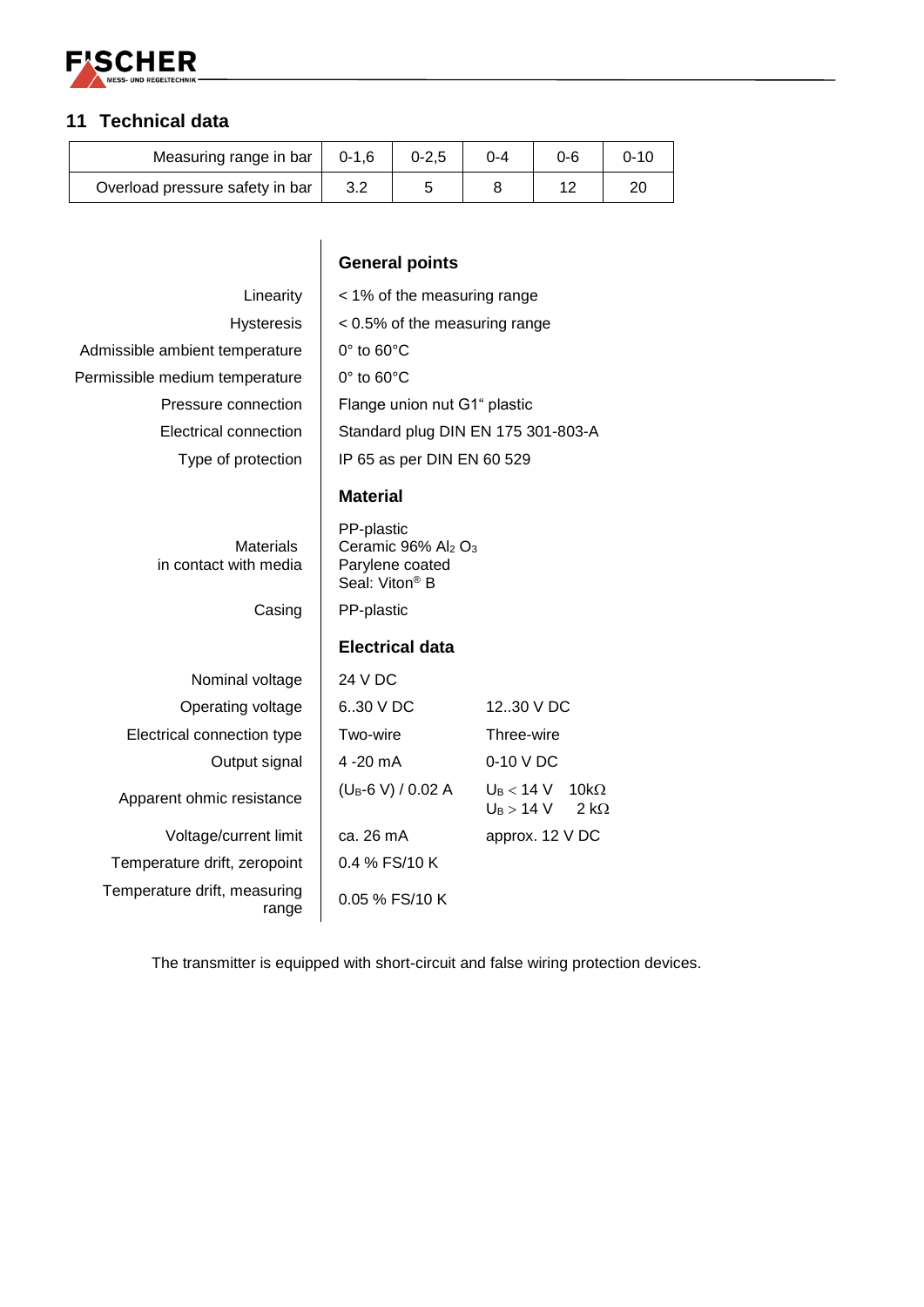

**12 Dimensional drawings** (all dimensions in mm unless otherwise specified)

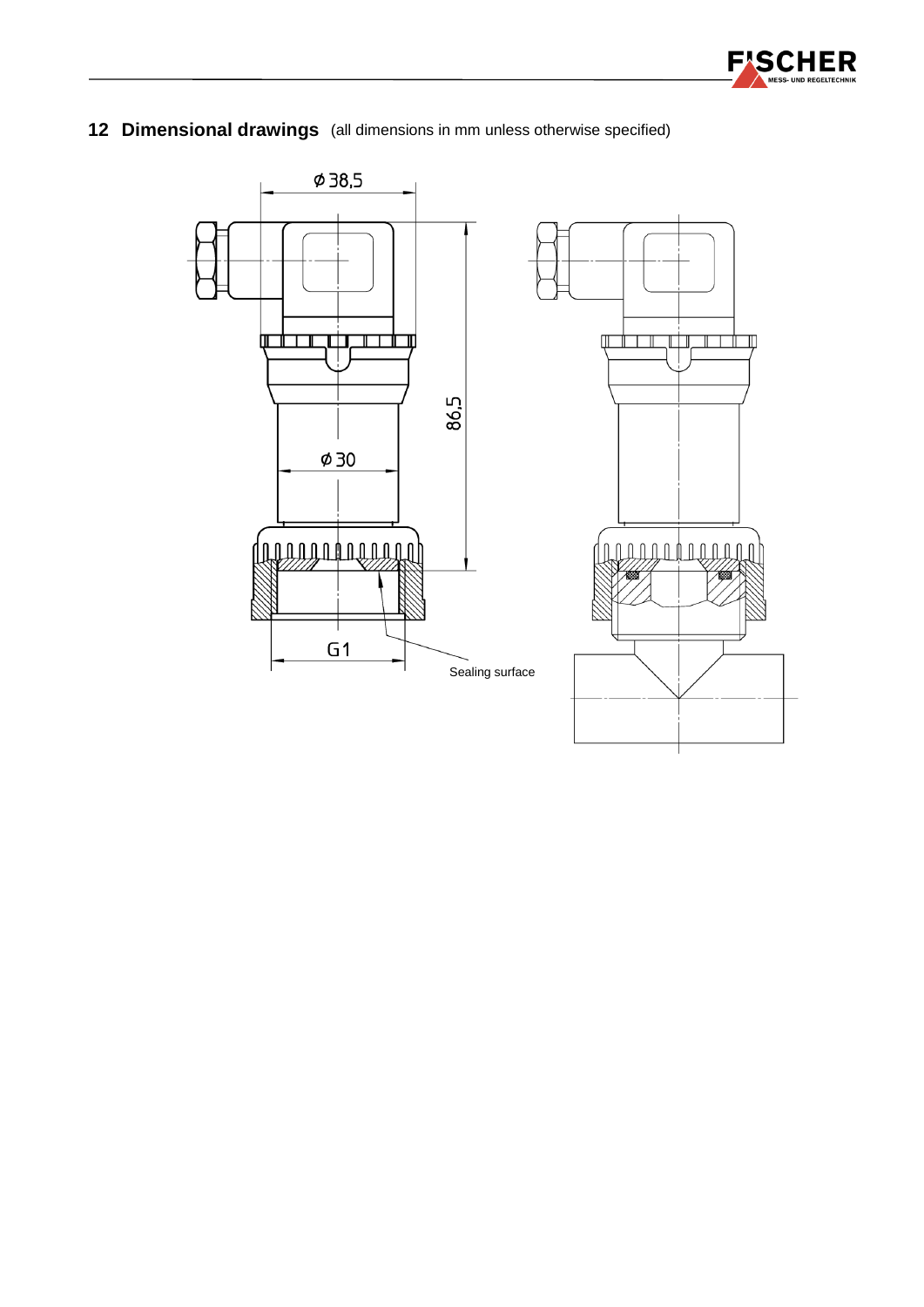

## **13 Order Codes**

# **Pressure Transmitter**

|                              |                                                                | ME69 |             | м | A | 9 | н | 9 |
|------------------------------|----------------------------------------------------------------|------|-------------|---|---|---|---|---|
|                              |                                                                |      |             |   |   |   |   |   |
| <b>Measuring ranges</b>      |                                                                |      | 3<br>4<br>5 |   |   |   |   |   |
| 0 6                          |                                                                |      | 6           |   |   |   |   |   |
| <b>Measuring accuracy</b>    |                                                                |      |             |   |   |   |   |   |
| <b>Pressure connection</b>   |                                                                |      |             |   |   |   |   |   |
| Electrical output signal     |                                                                |      |             |   |   |   |   |   |
| <b>Electrical connection</b> | Plug connection 4-pole, standard plug DIN EN 175 301-803-A > H |      |             |   |   |   |   |   |
| <b>Operating voltage</b>     |                                                                |      |             |   |   |   |   |   |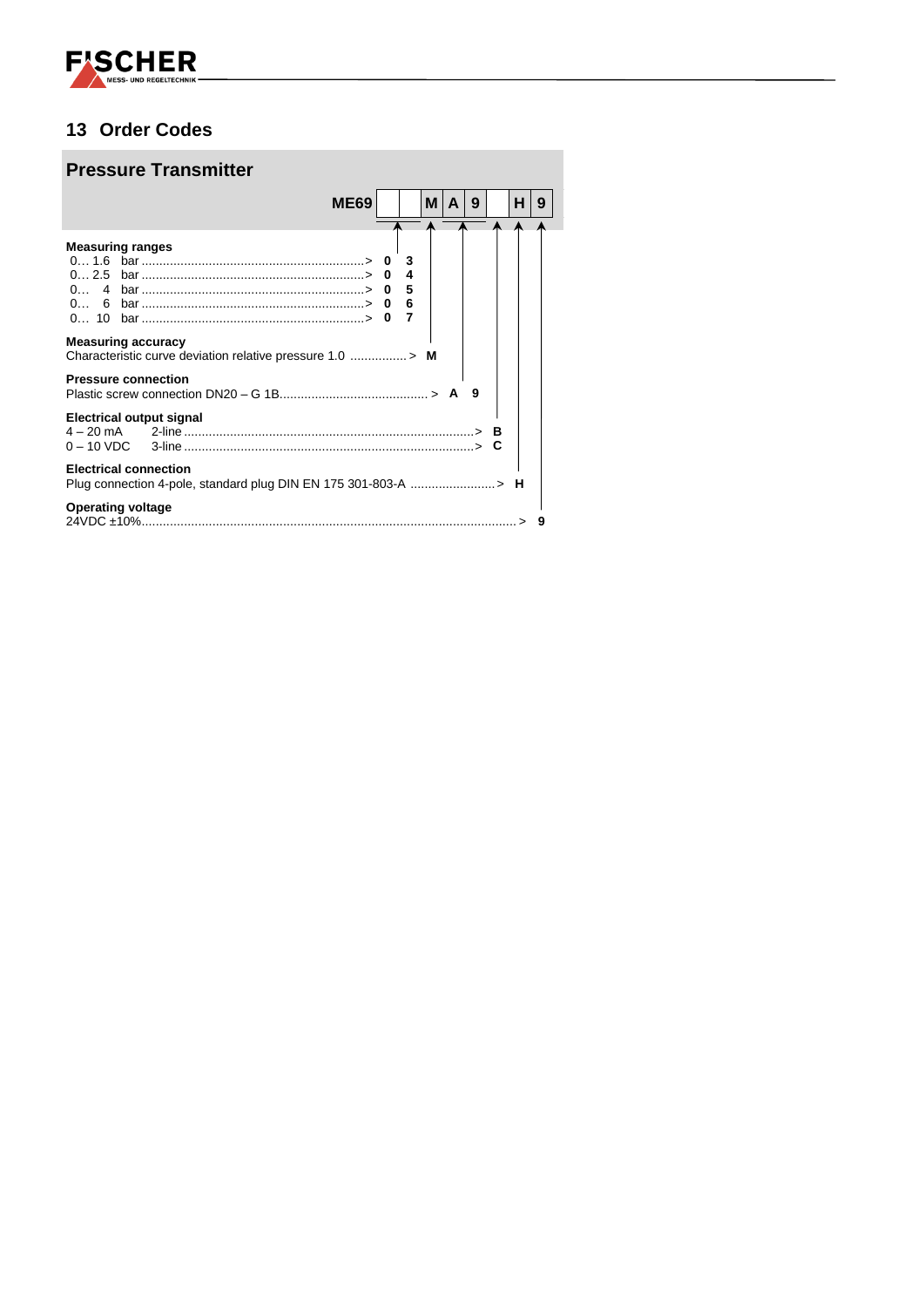

## **14 Declaration of conformity**

## **EU Declaration of Conformity**

For the product described as follows

#### **Product designation**

## **Pressure transmitter**

**Type designation** 

**ME69** 

it is hereby declared that it corresponds with the basic requirements specified in the following designated directives:

2014/30/EU **EMC Directive** 2011/65/EU **RoHS Directive** 

The products were tested in compliance with the following standards.

#### Electromagnetic compatibility (EMC)

Electrical equipment for measurement, control and laboratory use - EMC requirements - Part DIN EN 61326-1:2013-07 EN 61326-1:2013 1: General requirements DIN EN 61326-2-3:2013-07 Electrical equipment for measurement, control and laboratory use - EMC requirements - Part EN 61326-2-3:2013 2-3: Particular requirements - Test configuration, operational conditions and performance criteria for transducers with integrated or remote signal conditioning **RoHS Directive (RoHS 3)** 

spect to the restriction of hazardous substances

DIN EN IEC 63000:2019-05 EN IEC 63000:2018

Also they were subjected to the conformity assessment procedure "Internal production control".

Sole responsibility for the issue of this declaration of conformity in relation to fulfilment of the fundamental requirements and the production of the technical documents is with the manufacturer.

**Manufacturer** 

FISCHER Mess- und Regeltechnik GmbH

Technical documentation for the assessment of electrical and electronic products with re-

Bielefelder Str. 37a 32107 Bad Salzuflen, Germany

Tel. +49 (0)5222 974 0

C E

**Documentation representative** 

Mr. Torsten Malischewski B.Sc. Development department

The devices bear the following marking:

**Bad Salzuflen** 25 April 2021

G. Gödde Managing director